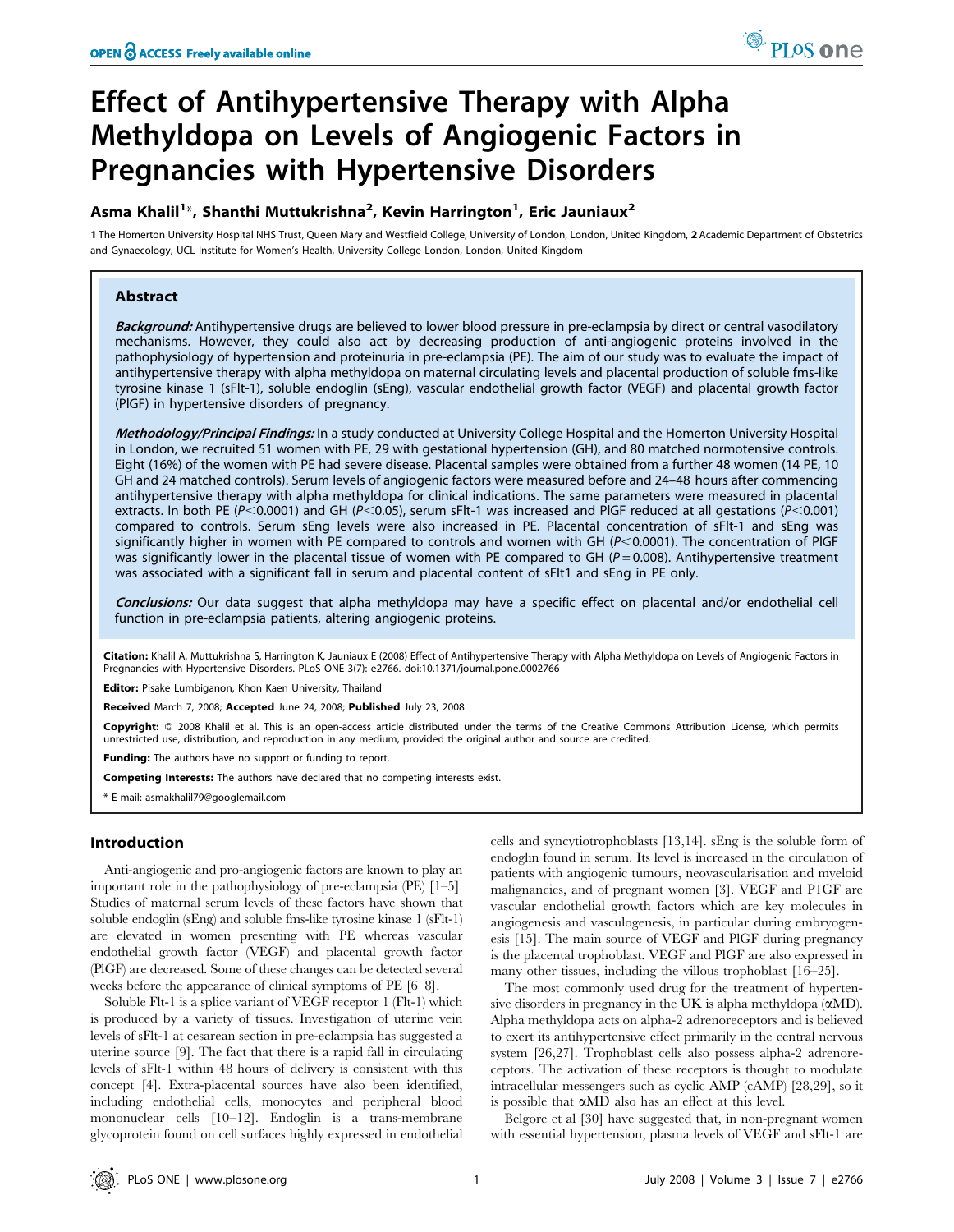elevated compared to normotensive controls, and treatment of hypertension significantly reduces the circulating levels of these molecules. The effect of antihypertensive therapy on trophoblast production and/or release of angiogenic factors and thus on their plasma levels in pregnancy is unknown. The aim of this study was to investigate the effect of antihypertensive therapy with alpha methyldopa on maternal serum concentrations and placental production of sFlt-1, sEng, VEGF and PlGF in pregnant women presenting with hypertensive disorders including pre-eclampsia and gestational hypertension.

## Methods

## Subjects and samples

Serum and placental tissue samples were obtained over an 18 month period from women with singleton pregnancies prospectively recruited in the second and third trimesters of pregnancy at the Homerton University Hospital, London. During this period, approximately 6,000 deliveries took place. Demographic and clinical data including age, body mass index (BMI), parity, blood pressure (BP) and gestational age (GA) were recorded. Gestational age was established on the basis of menstrual date and/or ultrasonographic examination prior to 20 weeks of gestation.

All women were followed up until after delivery, and fetal and maternal outcomes were obtained from the women's medical records and labour ward records. Written consent was obtained from each woman after receiving full written information about the research project. This study was approved by the Camden & Islington Community Local Research Ethics Committee and The University College London Hospitals Committee on the Ethics of Human Research. Exclusion criteria included multiple pregnancy, history of hypertension, diabetes, renal disease or immune disorders or women taking medication which could affect blood pressure.

The study group in whom serum levels were measured included 51 women presenting with PE, 29 with gestational hypertension and 80 controls (Figure 1a).

Another group of 48 women were recruited for measurement of placental levels: 24 with hypertensive disorders in pregnancy (14 PE, 10 gestational hypertension), and 24 controls matched for maternal age, gestational age and parity (Figure 1b).

BP was measured in duplicate using a standard mercury sphygmomanometer and the average of two readings taken. All readings were taken by the same investigator (AK) with the subject in the sitting position. Korotkoff sounds 1 and 5 were used to define systolic and diastolic BP respectively. Mean BP was calculated as diastolic  $BP+1/3$  pulse pressure. PE was defined according to the guidelines of the International Society for the Study of Hypertension in Pregnancy [31]. Diagnosis required two recordings of diastolic blood pressure  $\geq 90$  mm Hg, at least four hours apart; or one recording of diastolic  $BP \ge 120$  mm Hg, in a previously normotensive woman; and urine protein excretion  $\geq 300$  mg in 24 hours, or two readings of ++ or more on dipstick analysis of a midstream or catheter specimen of urine, if no 24 hour collection was available.

Severe pre-eclampsia was defined as severe hypertension (diastolic blood pressure  $\geq$ 110 mmHg) and mild proteinuria, or mild hypertension and severe proteinuria (a 24-hour urine sample that contained  $\geq 3.5$  g protein or a urine specimen  $\geq 3+$  protein by dipstick measurement). Patients with an abnormal liver function test (aspartate aminotransferase  $>70$  IU/L) and thrombocytopenia (platelet count  $\langle 100,000/\text{cm}^3 \rangle$  were also classified as having severe pre-eclampsia. Gestational hypertension (GH) was defined as a diastolic blood pressure  $\geq 90$  mm Hg on at least two consecutive occasions in the second half of pregnancy, without proteinuria, in a previously normotensive woman [32]. Fetal growth restriction (FGR) was defined as birth weight less than the  $5<sup>th</sup>$  centile for gestational age. The controls consisted of 80



Figure 1. Women recruited to the study. Flow diagrams of women recruited to the serum (a) and placental (b) arms of the study respectively. doi:10.1371/journal.pone.0002766.g001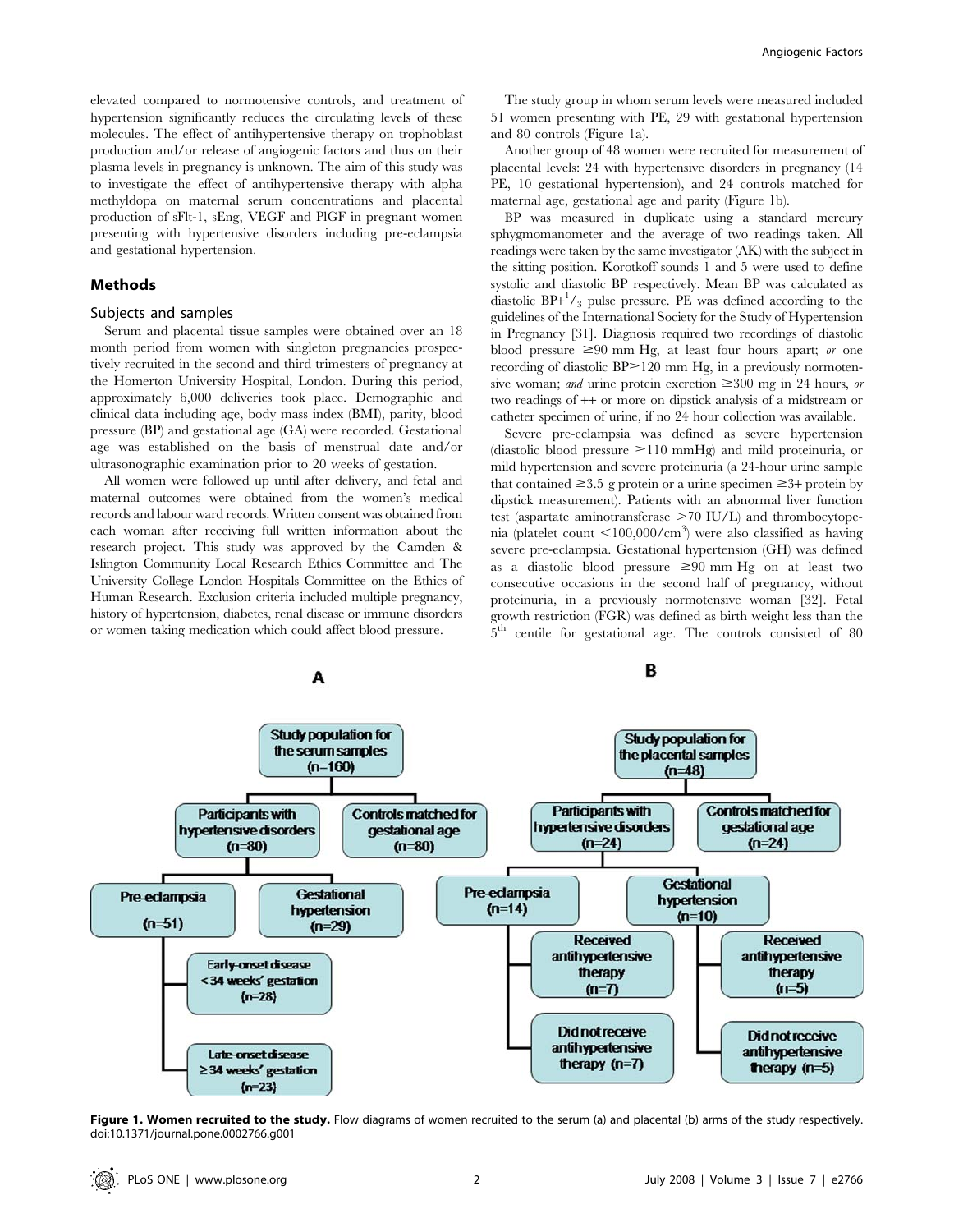normotensive women matched for maternal age  $(\pm 3 \text{ years})$  and parity (none or one to two deliveries).

We collected blood samples at similar gestational periods  $(\pm 4)$ days) from the hypertensive and matched control participants. All women in the control group had uncomplicated pregnancies. They had no history of cardiovascular disease, hypertension, proteinuria or fetal growth restriction, and were not taking medication that could affect blood pressure. The diastolic blood pressure of all women with PE or gestational hypertension was higher than 95 mm Hg. They received oral antihypertensive therapy in the form of alpha methyldopa 750–1500 mg/day for clinical indications according to local clinical protocols. In accordance with local protocols, co-existing fetal growth restriction did not influence the decision to institute antihypertensive therapy.

Venous blood was collected before and after (24–48 hours) antihypertensive therapy was commenced. A single venous blood sample was collected from controls. The samples were centrifuged at 3,000 rpm for ten minutes. The serum was separated and frozen at  $-80^{\circ}$ C for subsequent analysis.

Placental samples were collected from another group of women  $(n = 48)$  undergoing cesarean section  $(CS)$  before the onset of labour, including 14 presenting with PE, 10 with gestational hypertension (GH) and 24 normotensive controls matched for gestational age, maternal age  $(\pm 3$  years) and parity (none or one to two deliveries), and who were delivered by CS for obstetric reasons other than hypertension (e.g. preterm labour with an abnormal presentation or breech presentation at term). The hypertensive group included 12 women who received antenatal antihypertensive therapy (alpha methyldopa 750–1500 mg/day). They were matched for gestational age with 12 women who were not taking antihypertensive treatment. Four to five placental biopsies were obtained at random from the maternal surface of the placenta, free of placental membranes.

## Serum Assays

Using commercially available kits for the measurement of human sFlt-1, PlGF, free VEGF and sEng (R & D Systems, Minneapolis, Minnesota, USA), two-site enzyme linked immunosorbent assays (ELISAs) were conducted in duplicate according to the manufacturer's protocol. The minimum detectable levels for serum sFlt-1, PlGF, VEGF and sEng were 5 pg/ml, 7 pg/ml, 9 pg/ml and 7 pg/ml respectively. The VEGF level in the serum samples was below the detectable levels. Intra- and inter-assay coefficients of variation respectively in our laboratory were as follows: serum sFlt-1 7%, 9%; PlGF 5%, 6%; and sEng 6%, 8%.

#### Placental protein extraction and assays

The samples (placental villi, 164–559 mg wet weight) were rinsed in sterile phosphate buffered saline and snap frozen. A known weight of placental biopsy was homogenized manually in four volumes (w/v) of Tris buffered saline containing EDTA-free serine-/cysteine-protease inhibitor cocktail, diluted according to the manufacturer's instructions (Roche Biochemicals, Indiana, USA) using a homogenizer. The protein extract was collected after centrifugation (3,000 rpm for 10 minutes) and stored at  $-80^{\circ}$ C until quantitative analyses were performed in batches.

The total protein concentration was determined with the Bradford assay (Pierce, Lausanne, Switzerland) using human serum albumin as a standard. Commercial ELISAs from R&D systems (Minneapolis, Minnesota, USA) were used to measure sFlt-1, PlGF, sEng and 'free' VEGF in placental extracts according to the manufacturer's protocol. All samples were assayed in duplicate and the intra- and inter-assay variations were  $\leq 12\%$  for all assays. The minimum detectable limits for the assays were: sFlt-1: 31.3pg/ml; PlGF: 3.9 pg/ml; sEng: 62.5 pg/ml; and free VEGF 7.8 pg/ml. These

assays were validated for placental samples. Placental samples from cases with PE were diluted parallel to the standard curve in the sFlt-1, PlGF, sEng and VEGF ELISAs.

## Uterine artery Doppler measurements

Uterine artery Doppler pulsatility index (PI) was measured in the hypertensive and control groups at the time of recruitment. In women who received antihypertensive therapy, Doppler measurements were taken before and after (24–48 hours) therapy was initiated. The uterine artery was identified by a combination of real-time and colour Doppler techniques (iU22 Ultrasound System, Philips Medical Systems, Bothell, WA, USA). Blood velocity waveforms were recorded by the pulsed Doppler method (3.5 MHz curved probe; 120 Hz high-pass filter). Five consecutive flow velocity waveforms of good quality were recorded, and the mean pulsatility index (PI) derived.

#### Statistical analysis

D'Agostino and Pearson Omnibus test was used to assess normality of continuous data. Analysis of variance (ANOVA) with Bonferroni post hoc tests were carried out to study the differences among the three groups. Data were analyzed in two gestational age intervals:  $\leq$ 34 weeks representing early-onset disease and  $\geq$ 34 weeks representing late-onset disease. Paired  $t$  tests were used to compare marker levels before and after antihypertensive therapy. The data were normally distributed after logarithmic transformation. Pearson correlation analysis was carried out to investigate the relationship between the parameters measured. Data were analyzed using SPSS<sup>®</sup> (SPSS version 15, 2007, SPSS Inc., Chicago, Illinois, USA). GraphPad Prism® 5.0 for Windows (InStata, GraphPad Software Inc., San Diego, California, USA) was used to test the normality of data. Results were considered statistically significant at  $P<0.05$ .

#### Results

Figures 1 (a) and (b) are flow diagrams of the women recruited to the serum and placental arms of the study respectively. The baseline characteristics, mean blood pressure and uterine artery mean pulsatility index of the serum study groups are shown in Table 1. The time interval between serum sampling in the hypertensive women is also shown in Table 1. Among the 51 women with pre-eclampsia in this arm of the study, 16 (31%) had associated fetal growth restriction (FGR) and 8 (16%) had severe PE. All the severe PE cases were in the early-onset group.

#### Serum levels prior to treatment

Figure 2 shows serum levels of angiogenic markers before and after antihypertensive therapy. Prior to treatment in women with PE, serum levels of sFlt-1 (Figure 2a) were significantly higher than normotensive controls ( $P \le 0.0001$  both before 34 weeks and  $\ge 34$ weeks), and higher than women with GH (before 34 weeks,  $P<0.05$ ;  $\geq 34$  weeks,  $P<0.0001$ ). Serum sFlt-1 levels were also higher in GH compared with controls (before 34 weeks,  $P<0.0001$ ;  $\geq 34$  weeks,  $P<0.05$ ). Figure 2b shows that, prior to treatment in women with PE, serum PlGF levels were significantly lower than in controls (before 34 weeks,  $P<0.0001$ ;  $\geq 34$  weeks,  $P<0.01$ ) but not significantly different from women with GH. Levels in GH were also significantly lower than in controls (before 34 weeks,  $P<0.0001$ ;  $\geq$  34 weeks,  $P<0.05$ ). Figure 2c shows that, prior to treatment in women with PE, serum sEng was significantly higher than in normotensive controls (before 34 weeks,  $P<0.0001$ ;  $\geq$ 34 weeks, P<0.01), and higher than women with GH (before 34 weeks,  $P<0.0001$ ;  $\geq$  34 weeks,  $P<0.05$ ). Serum levels of sEng were not significantly different between GH and normotensive controls.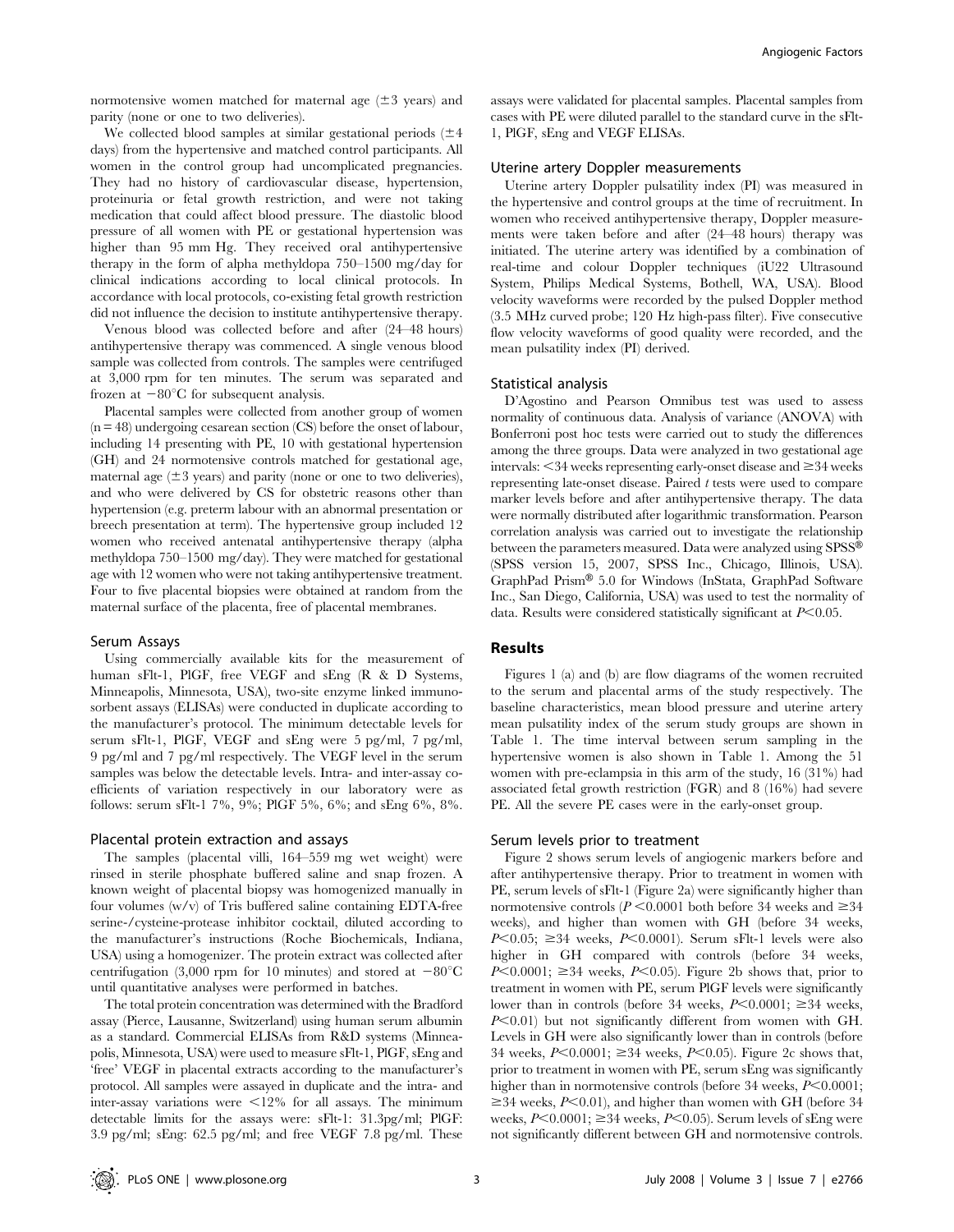Table 1. Baseline characteristics of the study groups in whom serum levels of angiogenic factors were measured, according to gestational age at recruitment.

|                                    | $<$ 34+0 weeks  |                |                |           |                 |                  | $\geq$ 34+0 weeks |           |  |  |
|------------------------------------|-----------------|----------------|----------------|-----------|-----------------|------------------|-------------------|-----------|--|--|
|                                    | <b>Controls</b> | <b>PE</b>      | GH             | $P$ value | <b>Controls</b> | PE               | GH                | $P$ value |  |  |
| l n                                | 41              | 28             | 13             |           | 39              | 23               | 16                |           |  |  |
| Age (years) †                      | $31 + 4$        | $30 \pm 5$     | $32 + 4$       | 0.6       | $31 + 4$        | $30 + 4$         | $32 + 5$          | 0.2       |  |  |
| BMI (kg/m <sup>2</sup> ) $\dagger$ | $27 + 4$        | $30 + 4$       | $27 + 4$       | 0.07      | $28 + 3$        | $27 + 5$         | $29 + 5$          | 0.2       |  |  |
| Nulliparity [n (%)]                | 25(61)          | 20(71)         | 7(54)          | 0.6       | 21(53)          | 16(70)           | 9(56)             | 0.3       |  |  |
| Current smoker [n (%)]             | 1(2)            | 0(0)           | 0(0)           |           | 2(5)            | 1(4)             | 0(0)              |           |  |  |
| Caucasian [n (%)]                  | 20(48)          | 13 (46)        | 7(54)          | 0.7       | 23(59)          | 13(57)           | 9(56)             | 0.4       |  |  |
| GA at recruitment (days) †         | $30 \pm 1.3$    | $30 + 0.4$     | $30.4 \pm 0.8$ | 0.5       | $36.6 \pm 2.4$  | $36 + 2.3$       | $36.4 \pm 2$      | 0.4       |  |  |
| GA at delivery (days) †            | $39.7 \pm 2.3$  | $33 \pm 1.7$   | $36.7 \pm 2.9$ | < 0.001   | $39.8 \pm 1.6$  | $37.3 \pm 2$     | $38.6 \pm 2.3$    | < 0.001   |  |  |
| Birth weight (grammes) †           | $3398 + 529$    | $1685 \pm 204$ | $2725 \pm 198$ | < 0.001   | $3405 \pm 526$  | 2896±689         | $3174 \pm 591$    | < 0.001   |  |  |
| Mean BP (mmHg)                     | $85 + 12$       | $126.6 \pm 12$ | $125.1 \pm 12$ | < 0.0001  | $85 + 11$       | $121.1 \pm 11.1$ | $114.5 \pm 6.1$   | < 0.0001  |  |  |
| Mean Pulsatility Index (PI)        | $0.76 \pm 0.1$  | $1.51 \pm 0.5$ | $0.84 + 0.1$   | < 0.0001  | $0.59 + 0.1$    | $0.85 - 0.2$     | $0.61 \pm 0.1$    | < 0.0001  |  |  |
| Interval between samples (hours)   |                 | $32 + 4$       | $34 \pm 3$     |           |                 | $38 \pm 6$       | $39 + 7$          |           |  |  |

BMI = body mass index.

GA = gestational age.

Mean BP = mean blood pressure.

PE = pre-eclampsia.

GH = gestational hypertension.

 $\dagger$ Data presented as mean $\pm$ SD and analyzed by one-way ANOVA with Bonferroni post hoc analysis.

doi:10.1371/journal.pone.0002766.t001

Figure 3 shows serum levels of these markers in early compared with late onset, and mild compared with severe pre-eclampsia. Serum levels of sFlt-1 were higher in early-onset compared with late-onset  $(P=0.002)$ , and in severe compared with mild preeclampsia ( $P = 0.004$ ). Similarly, serum levels of sEng were higher in early-onset compared with late-onset  $(P = 0.001)$ , and in severe compared with mild pre-eclampsia  $(P<0.0001)$ . Serum PlGF was lower in early-onset compared with late-onset  $(P=0.001)$ , and in severe compared with mild pre-eclampsia  $(P<0.0001)$ .

## Effect of treatment on serum levels

Figure 2 shows the effect of treatment with methyldopa on serum levels of sFlt-1, PlGF and sEng. In women presenting with PE, antihypertensive treatment was associated with a significant fall in the serum concentrations of both sFlt-1 (before 34 weeks,  $P<0.01$ ;  $\geq 34$  weeks,  $P<0.001$ ) and sEng (before 34 weeks,  $P<0.001$ ;  $\geq$  34 weeks,  $P<0.05$ ) (Figures 2 a and c respectively). Antihypertensive therapy had no significant effect on serum levels of PlGF in women with PE (Figure 2b), or on the level of any of these proteins in women with GH.

#### Placental levels in hypertensive disorders

The results of the placental analysis are presented in Figure 4 and Table 2. Figure 4 shows the placental extract concentrations of sFlt-1, PlGF, sEng, and VEGF in 24 controls, 14 PE cases and 10 GH cases. Placental levels of sFlt-1 were significantly higher (5-fold) in PE compared to GH ( $P<0.001$ ) or controls ( $P<0.001$ ). There was no significant difference in sFlt-1 levels between women with GH and controls (Figure 4a). Placental levels of PlGF were significantly lower  $(P= 0.01)$  in PE compared to controls (Figure 4b). Placental levels of PlGF were lower in GH compared with controls but this difference did not achieve statistical significance  $(P= 0.5)$ . Placental concentrations of sEng were significantly higher  $(P<0.0001)$  in women with PE compared to GH or normotensive controls (Figure 4c). There was no significant difference in placental sEng between controls and women with GH  $(P=0.07)$ . Placental VEGF was significantly higher in women with either PE or GH  $(P<0.0001)$  compared with normotensive controls (Figure 4d). There was no significant difference in placental VEGF between women with PE and women with GH  $(P= 0.6)$ .

#### Antihypertensive treatment and placental levels

Table 2 shows the placental concentrations of the same four markers in women with PE and gestational hypertension, grouped according to whether they received antihypertensive therapy (all with methyldopa) or not. In women with PE, treatment with methyldopa was associated with a significantly (almost 50%) lower placental concentration of sFlt-1 ( $P = 0.01$ ). In women with GH, treatment was also associated with a lower placental sFlt-1 concentration but this did not achieve statistical significance  $(P=0.06)$ . Antihypertensive treatment was also associated with significantly  $(P = 0.02)$  lower placental sEng in women with PE, but not in gestational hypertension. Treatment with methyldopa did not affect placental levels of PlGF or VEGF.

There was no significant difference in mean uterine artery Doppler pulsatility index before and after methyldopa treatment, in either the PE ( $\leq$ 34 weeks,  $P = 0.07$ ;  $\geq$ 34 weeks,  $P = 0.6$ ) or GH group (<34 weeks,  $P = 0.18$ ;  $\geq 34$  weeks,  $P = 0.6$ ).

#### Discussion

Pre-eclampsia remains one of the most complex disorders of human pregnancy. The lack of suitable animal models with placental features of the disease means that we have to rely, for the most part, on human studies. The maternal response to the presence of a pregnancy and placental activity remain the focus of research into the disease. The data from this study confirm that, in both early and late onset PE, maternal serum levels of sFlt-1 and sEng are higher, and PlGF lower, in women presenting with PE [1–3]. In addition, we found that placental sFlt-1 and sEng were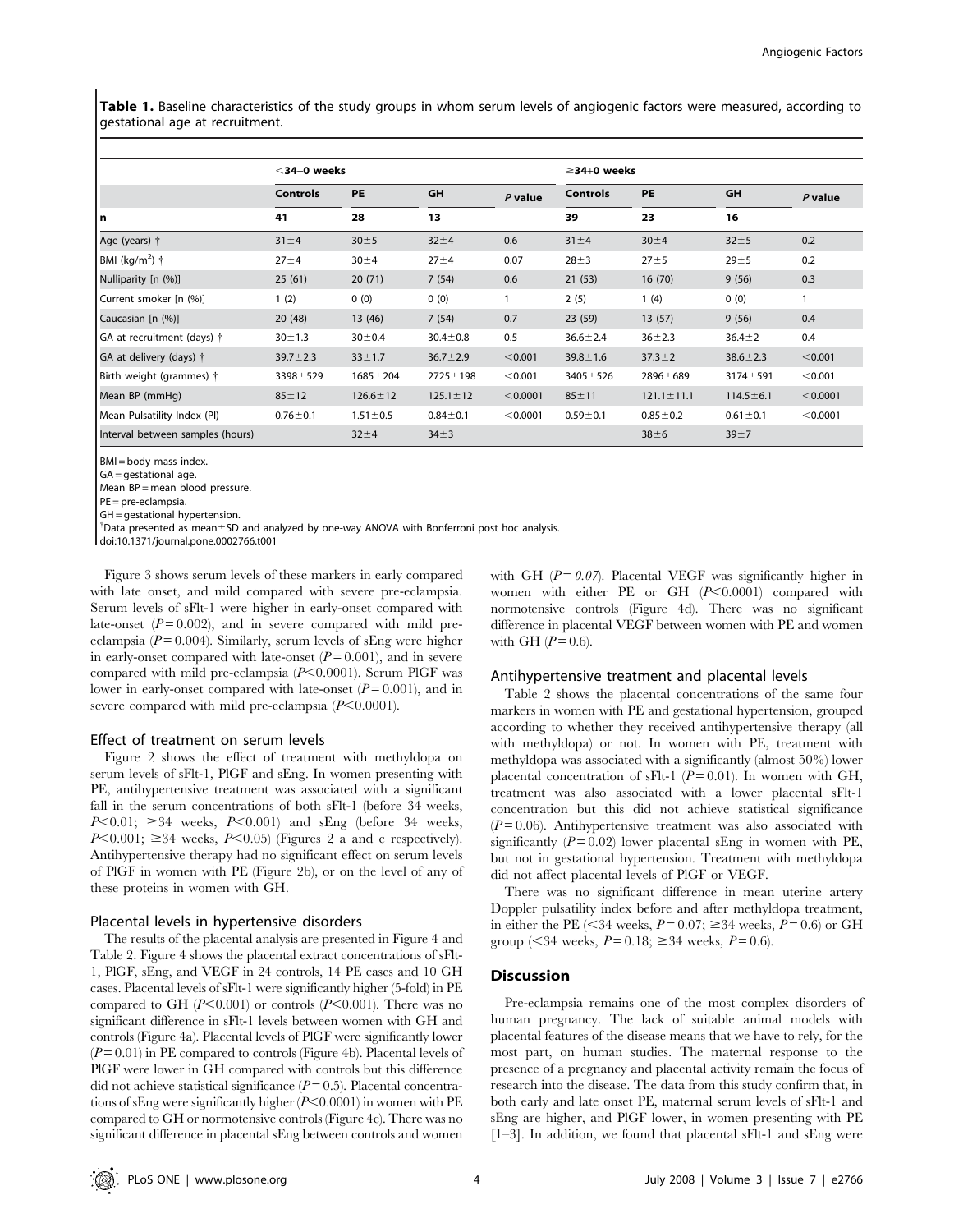

Figure 2. Serum concentrations of angiogenic factors in normotensive women, women with pre-eclampsia and women with gestational hypertension who received methyldopa. Mean serum sFlt-1 (a), PlGF (b) and sEng (c) concentrations in normotensives (controls), women with pre-eclampsia and women with gestational hypertension according to gestational age (GA) interval [early onset <34 weeks (41 controls, 28 PE, 13 GH) and late onset ≥34 weeks (39 controls, 23 PE, 16 GH)]. Error bars represent standard errors. Comparison of controls and cases (with PE or GH) was performed after logarithmic transformation. Levels before and after alpha methyldopa therapy are shown for women with pre-eclampsia and women with gestational hypertension. The levels in the three groups were compared using ANOVA with Bonferroni Dunn's posthoc tests. The levels before and after antihypertensive therapy are compared using the paired t test. \*\*\*\*P<0.0001, \*\*\*P<0.001, \*\*P<0.001, \*P<0.05. P values are shown only for differences which are statistically significant. doi:10.1371/journal.pone.0002766.g002

significantly increased, and PlGF decreased, in women with PE compared to controls.

Our data suggest that, in pre-eclampsia, placental concentrations of sFlt-1, sEng and PlGF mirror the maternal serum changes. These findings are consistent with the view that the placenta is the main source of sFlt-1, sEng and PlGF during pregnancy [9].

Circulating sFlt-1 can bind to PlGF and VEGF, effectively inhibiting their actions [11,33]. Soluble Flt-1 is therefore considered to be a circulating anti-angiogenic factor. In our study, as previously described, levels of sFlt-1 were elevated and PlGF reduced in the serum of women with PE prior to treatment [1,4]. The lower levels of free PlGF found in the serum of women with PE may be the result of impaired placental production or secretion, or due to increased binding by sFlt-1 in maternal serum.

Our findings indicate that antihypertensive treatment with alpha methyldopa is associated with a significant fall in serum concentrations of both sFlt-1 and sEng in women presenting with either early onset or late onset PE. Methyldopa therapy had no significant effect on the serum levels of these markers in women presenting with gestational hypertension. Consistent with the trend in maternal serum, antihypertensive treatment with methyldopa was also associated with significantly lower placental concentrations of both sFlt-1 and sEng in PE, but not in gestational hypertension. These findings suggest that, in pre-eclampsia, alpha methyldopa may have a direct effect on placental synthesis and/or secretory functions and that this effect may not be simply the result of a reduction in maternal blood pressure and/or a change in utero-placental blood flow. However, sFlt-1 and sEng are also produced by vascular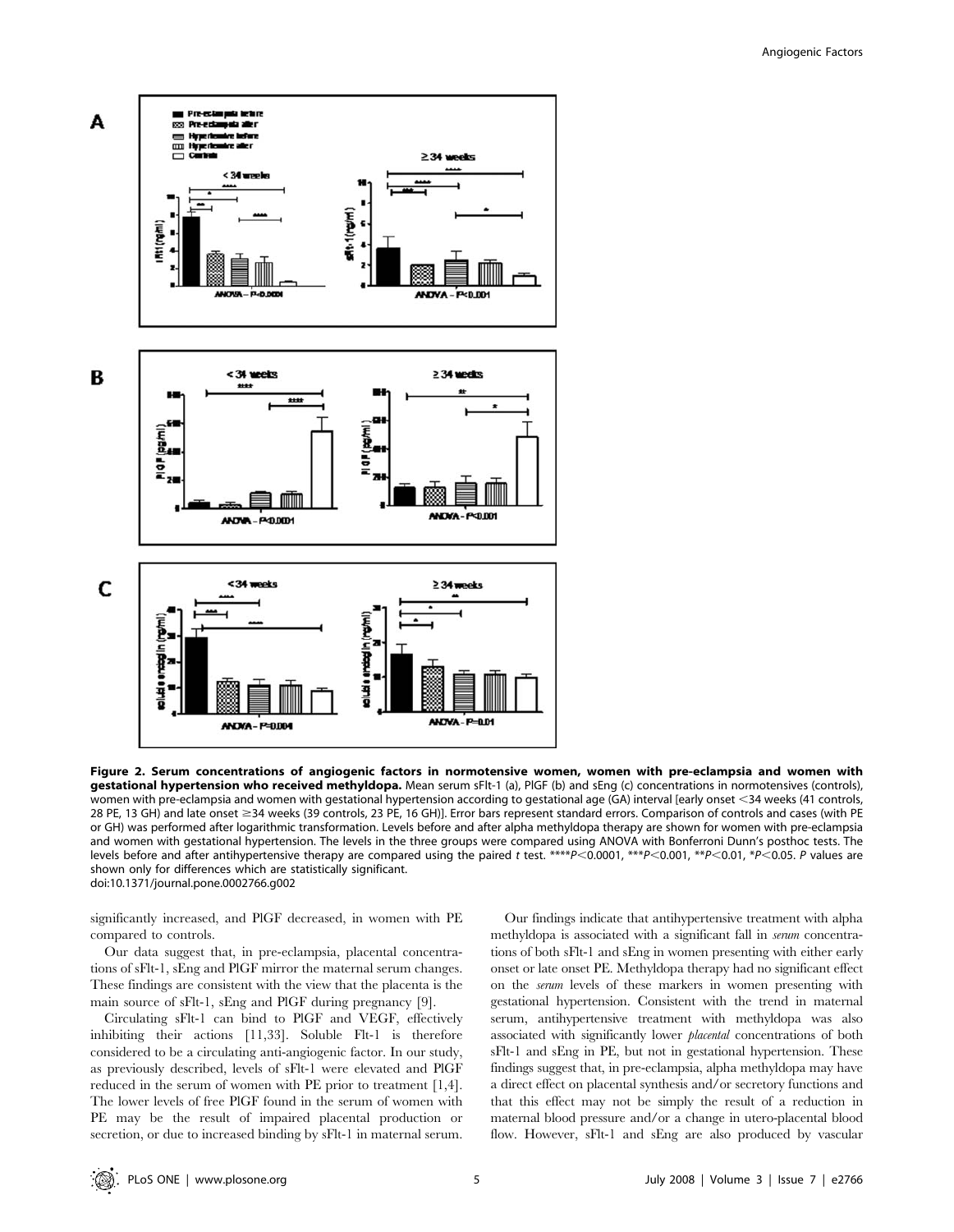

Figure 3. Maternal serum concentrations of angiogenic factors in early and late onset PE, and in mild and severe PE. Mean maternal serum concentrations of sFlt-1 (a), PlGF (b) and soluble endoglin (c) in women with early onset and late onset PE, and in women with mild and severe PE. Error bars represent standard errors. Early onset were compared with late onset, and mild with severe PE after logarithmic transformation using unpaired t test.

doi:10.1371/journal.pone.0002766.g003

endothelial cells and we cannot exclude an endothelial cell effect of the medication in women with PE. The specific effect in PE with no effect in GH indicates that methyldopa has a different effect on placental and/or endothelial production and/or secretion of angiogenic factors depending on the pathophysiology of the hypertensive disorder. These findings support the concept of a fundamental difference in pathophysiology between gestational hypertension and the pathological endothelial toxic effect of preeclampsia.

Alpha methyldopa acts on  $\alpha_2$ -adrenergic receptors, primarily in the central nervous system (CNS) although an effect on peripheral  $\alpha$ -adrenoreceptors may also play a part [34–35]. Its main active metabolite is alpha-methyl norepinephrine, which resembles norepinephrine in its effects. Stimulation of pre-synaptic  $\alpha_2$ - adrenoreceptors in the CNS leads to a reduction of central sympathetic outflow. This causes a reduction in blood pressure [36].  $\alpha_2$ -adrenoreceptors have also been identified in a variety of other human tissues outside the CNS, including myometrium and placenta [37–38]. An almost universal effect of  $\alpha_2$ -adrenoreceptor stimulation is the inhibition of adenylyl cyclase which leads to decreased production of cAMP [39–40]. cAMP has been shown to be a strong inducer of Flt-1 expression in mice [41–42].

In 2007, Muthig et al demonstrated that down-regulation of  $\alpha_{2\beta}$ -adrenoceptors in mice placenta resulted in increased levels of Flt-1 and sFlt-1, [43] suggesting that stimulation of  $\alpha_{2B}$ adrenoceptors can suppress production of sFlt-1. Deletion of the gene encoding  $\alpha_{2\beta}$ -adrenoceptors resulted in upregulation of Flt-1 in spongiotrophoblast cells. These data support a direct link

|                | PE                           |                                 |           | GH                           | <b>Controls</b>                   |           |           |
|----------------|------------------------------|---------------------------------|-----------|------------------------------|-----------------------------------|-----------|-----------|
|                | Anti-hypertensive<br>$(n=7)$ | No anti-hypertensive<br>$(n=7)$ | $P$ value | Anti-hypertensive<br>$(n=5)$ | No anti-hypertensive<br>$(n = 5)$ | $P$ value |           |
| sFlt-1 (ng/ml) | $17.7(3)$ *                  | $33.9(5)$ *                     | 0.01      | 3.1(0.4)                     | 5.3(0.8)                          | 0.06      | 5.2(1.2)  |
| PIGF (pg/ml)   | $8.4(1.8)$ *                 | $7.7(2)$ *                      | 0.56      | 20.7(3)                      | 15.9(4)                           | 0.18      | 23.9(5)   |
| sEng (ng/ml)   | $13.1 (1.6)^*$               | $19.6(1.7)^{*}$                 | 0.02      | 3.8(0.4)                     | 4.3(0.3)                          | 0.35      | 3.5(0.2)  |
| VEGF (pg/ml)   | $107.5(30)$ *                | 247 (82)*                       | 0.09      | 108 (39)*                    | $166(32)$ *                       | 0.1       | 10.4(1.2) |

Table 2. Antihypertensive therapy and placental concentrations of angiogenic factors.

Placental concentrations of sFlt-1, PIGF, sEng and VEGF (expressed per mg protein) in normotensive controls, pre-eclampsia (PE) and gestational hypertension (GH), grouped according to whether they received antihypertensive therapy or not. The mean gestational ages for the three groups were (mean±SD): controls 242±16; preeclampsia 238 $\pm$ 13; gestational hypertension 243 $\pm$ 20. The P values represent the statistical difference between the groups with hypertension who received antihypertensive therapy or not.

PE = pre-eclampsia.

GH = gestational hypertension.

Data presented as mean (standard error of the mean), and analyzed by independent  $t$  test.

 $\mathrm{P}$ <0.05 compared with normotensive control group.

doi:10.1371/journal.pone.0002766.t002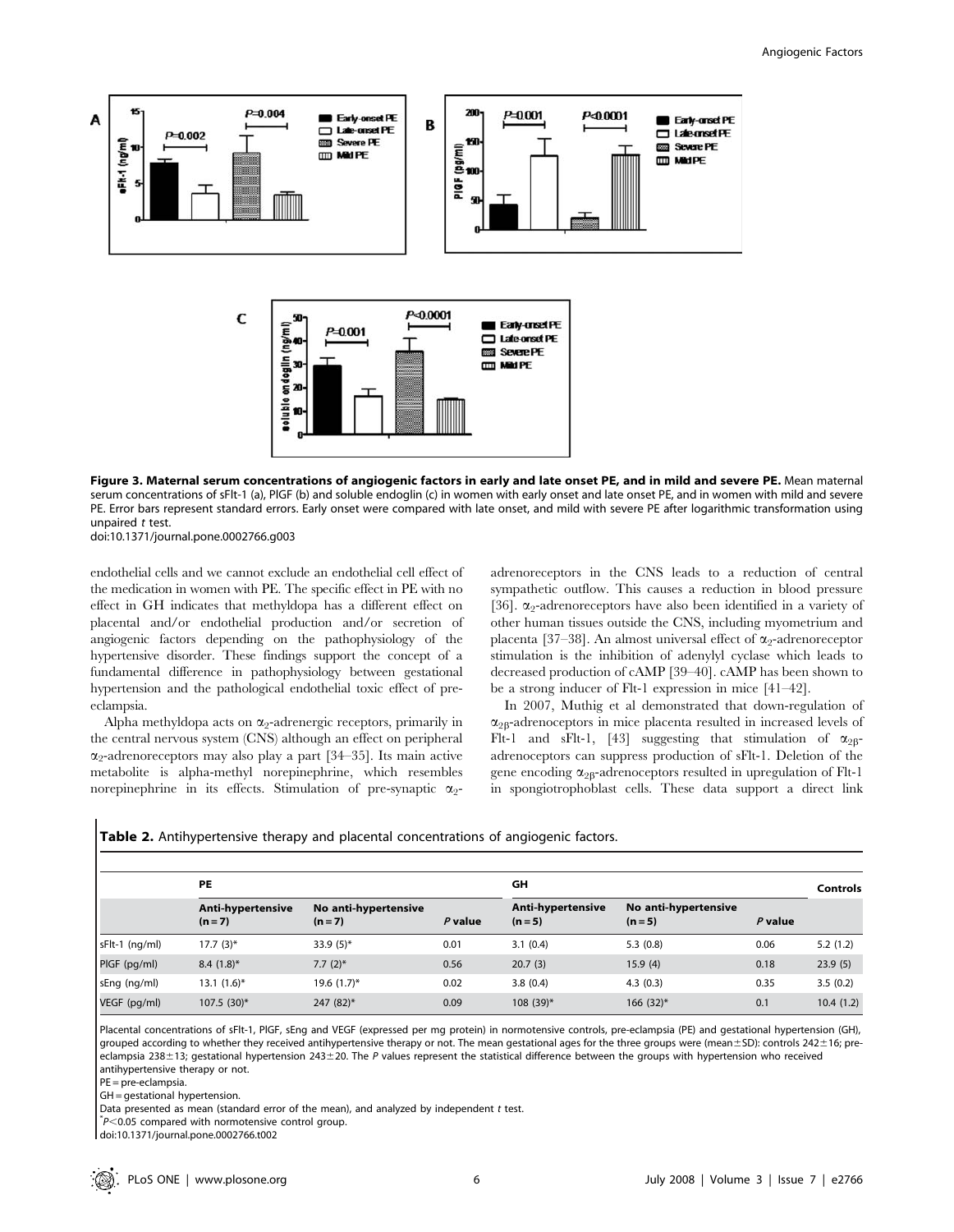

Figure 4. Placental concentrations of angiogenic factors in normotensive women, women with pre-eclampsia and gestational hypertension. Concentrations of sFlt-1(a), PlGF (b), soluble endoglin (c) and VEGF (d) (expressed per mg protein) in placental tissue from normotensive (controls, n = 24, pre-eclampsia (PE, n = 14) and gestational hypertension (HT, n = 10 pregnancies. Error bars represent standard errors. Comparison of controls and cases (with PE or GH) was performed after logarithmic transformation. The mean gestational ages (days) for the three groups were (mean±SD): controls 242±16; pre-eclampsia 238±13; gestational hypertension 243±20. doi:10.1371/journal.pone.0002766.g004

between adrenergic receptor signalling and angiogenic regulation by the VEGF system. This may be the mechanism by which alpha methyldopa leads to the reduction in sFlt-1 which our data support. Although this study [43] was done in mice, several functionally relevant polymorphisms that may potentially affect sFlt-1 expression and blood vessel formation have been identified in human adrenoceptor genes. This adds weight to the argument that methyldopa has an effect on maternal production of vasoactive substances: the fact that we see a different response in women with pre-eclampsia may reflect the finding that women with this disease are producing abnormal amounts of these substances in the first place.

Due to the rapid evolution of hypertensive diseases in our study groups, we could investigate only the biological effects of the antihypertensive treatment over a short time interval (maximum 48 hours). Compared to long-term studies in non-pregnant women [30], studies during pregnancy are limited by the fact that it is not possible to analyze the placenta before and after initiating treatment. Thus we decided to compare women with hypertensive disorders receiving methyldopa with women with hypertensive disorders not receiving treatment. Clinically, the need for antihypertensive treatment is a marker of disease severity; thus, prior to treatment, higher levels of sFlt-1 and sEng would be expected in the treatment group compared with the non-treatment group. Nevertheless, we found that antihypertensive treatment was associated with significantly lower levels of these two markers in the placenta of women treated with methyldopa compared to the placenta of untreated women.

A potential limitation of our study is the short time interval (24 to 48 hours) from initiation of antihypertensive treatment to venous blood sampling. It would be interesting to investigate the effect on angiogenic markers levels at longer intervals, e.g. a week after starting treatment. However, most women with hypertensive disorders in pregnancy, and particularly PE, will need delivery soon after starting antihypertensives, such that long-term follow-up is often precluded.

Our findings suggest that any future research into the use of serum markers to screen or monitor hypertensive disorders of pregnancy should take account of possible effects of antihypertensive therapy on marker levels. Further research is needed to evaluate whether different antihypertensive drugs have different effects on antiangiogenic factors. Such research will improve our understanding of the pathophysiology of pre-eclampsia but may also lead to better therapeutic clinical protocols. Raised maternal serum levels of sFlt-1 can be detected several weeks prior to the onset of clinical preeclampsia. It is worth investigating whether administration of  $\alpha$ methyldopa at this point might have an effect on levels of antiangiogenic factors and modify the disease process. Our findings also have potential implications outside the specialty of obstetrics. Women who develop pre-eclampsia are at significantly increased risk, later in life, of cardiovascular disease such as ischemic heart disease and stroke. Within this context, it is not known whether the use of specific antihypertensive drugs can also have a long-term beneficial effect. Furthermore, it remains to be determined whether the use of these antihypertensive drugs outside pregnancy could have a similar beneficial effect on anti-angiogenic factors and subsequently translate into clinical benefit. We hope that our data will stimulate further research in these areas.

It is not yet clear whether sFlt-1 and sEng are directly involved in the pathophysiology of PE or are simply markers of the disease process. Our data showing that antihypertensive treatment with alpha methyldopa is associated with a significant fall in their concentrations in both maternal serum and placenta is consistent with a positive effect on the control of disease progress. This